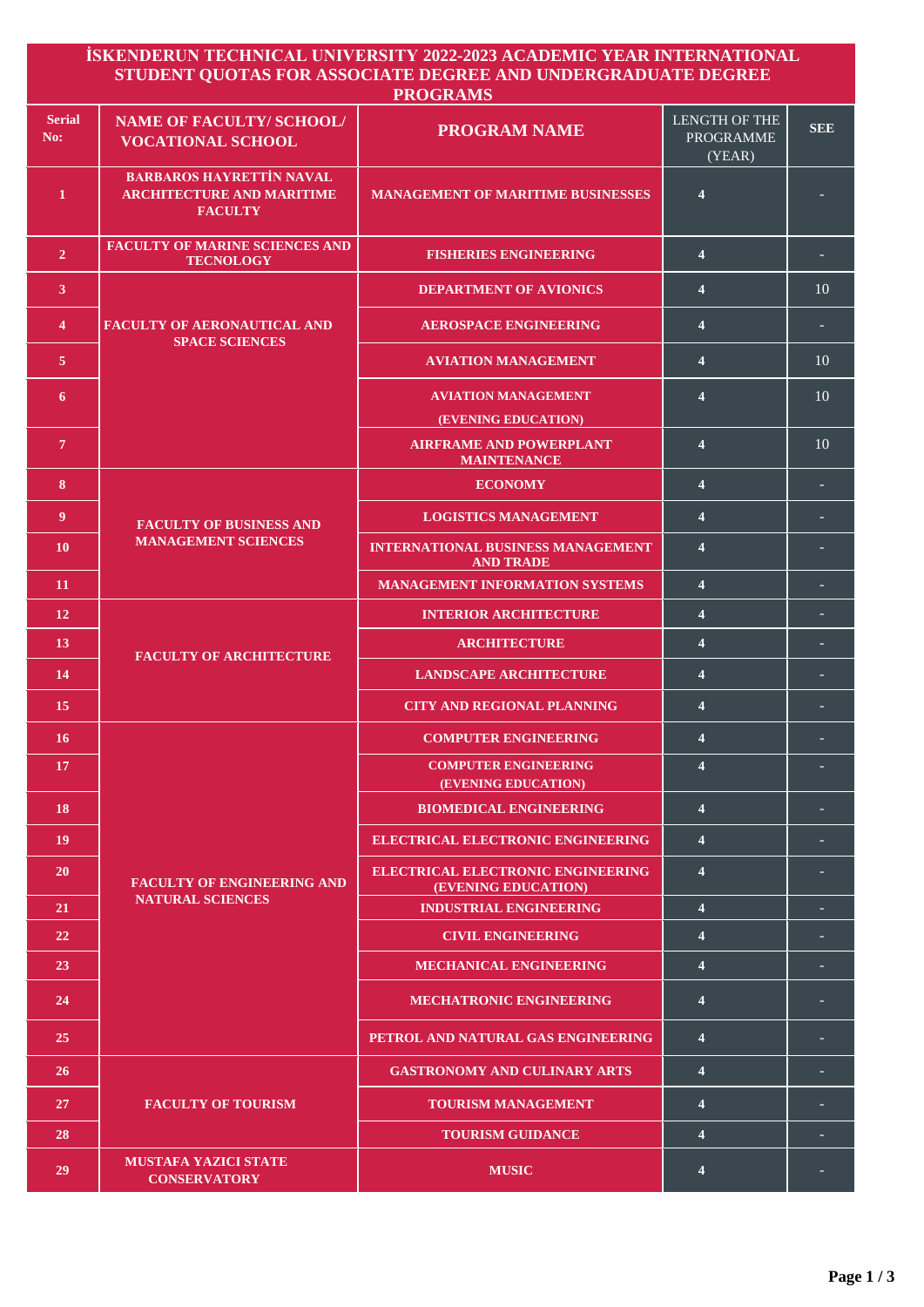| <b>Serial</b><br>No: | <b>NAME OF FACULTY/SCHOOL/</b>                                              |                                                              |                                             |            |
|----------------------|-----------------------------------------------------------------------------|--------------------------------------------------------------|---------------------------------------------|------------|
|                      | <b>VOCATIONAL SCHOOL</b>                                                    | <b>PROGRAM NAME</b>                                          | LENGTH OF THE<br><b>PROGRAMME</b><br>(YEAR) | <b>SEE</b> |
| 30                   | <b>MARITIME VOCATIONAL</b><br><b>SCHOOL OF HIGHER</b><br><b>EDUCATION</b>   | <b>MARINE AND HARBOUR MANAGEMENT</b>                         | $\overline{2}$                              |            |
| 31                   |                                                                             | <b>MARINE AND HARBOUR MANAGEMENT</b><br>(EVENING EDUCATION)  | $\overline{2}$                              |            |
| 32                   |                                                                             | <b>UNDERWATER TECHNOLOGIES</b>                               | $\overline{2}$                              | 57         |
| 33                   |                                                                             | <b>LOGISTICS</b>                                             | $\overline{2}$                              |            |
| 34                   | DÖRTYOL VOCATIONAL<br><b>SCHOOL OF HIGHER</b><br><b>EDUCATION</b>           | <b>COMPUTER PROGRAMMING</b>                                  | $\overline{2}$                              |            |
| 35                   |                                                                             | <b>OFFICE MANAGEMENT AND EXECUTIVE</b><br><b>ASSISTANCE</b>  | $\overline{2}$                              |            |
| 36                   |                                                                             | <b>CONTROL AND AUTOMATION TECHNOLOGIES</b>                   | $\overline{2}$                              |            |
| 37                   |                                                                             | <b>MACHINE</b>                                               | $\overline{2}$                              |            |
| 38                   |                                                                             | <b>ACCOUNTING AND TAX APPLICATIONS</b>                       | $\overline{2}$                              |            |
| 39                   |                                                                             | <b>SOCIAL SECURITY</b>                                       | $\overline{2}$                              |            |
| 40                   | DÖRTYOL VOCATIONAL<br><b>SCHOOL OF HEALTH</b><br><b>SERVICES</b>            | <b>MEDICAL DOCUMENTATION AND SECRETARIAL</b>                 | $\overline{2}$                              |            |
| 41                   |                                                                             | PRINTING AND PUBLISHING TECHNOLOGIES                         | $\overline{2}$                              |            |
| 42                   |                                                                             | <b>COMPUTER PROGRAMMING</b>                                  | $\overline{2}$                              |            |
| 43                   |                                                                             | OFFICE MANAGEMENT AND EXECUTIVE<br><b>ASSISTANCE</b>         | $\overline{2}$                              |            |
| 44                   |                                                                             | ENVIRONMENTAL PROTECTION AND CONTROL                         | $\overline{2}$                              |            |
| 45                   |                                                                             | <b>ELECTRICITY</b>                                           | $\overline{2}$                              |            |
| 46                   |                                                                             | <b>TRADITIONAL HANDICRAFT</b>                                | $\overline{2}$                              | н          |
| 47                   |                                                                             | <b>WEAR PRODUCTION TECHNOLOGY</b>                            | $\mathbf{z}$                                |            |
| 48                   |                                                                             | <b>MAP AND CADASTRE</b>                                      | $\overline{2}$                              |            |
| 49                   |                                                                             | <b>MAP AND CADASTRE</b><br>(EVENING EDUCATION)               | $\overline{2}$                              |            |
| 50                   | <b>İSKENDERUN VOCATIONAL</b><br><b>SCHOOL OF HIGHER</b><br><b>EDUCATION</b> | <b>HYBIRD AND ELECTRIC VEHICLES TECHNOLOGY</b>               | $\overline{2}$                              |            |
| 51                   |                                                                             | UNMANNED AERIAL TECHNOLOGY AND<br><b>OPERATOR</b>            | $\overline{2}$                              |            |
| 52                   |                                                                             | <b>CONSTRUCTION TECHNOLOGY</b>                               | $\overline{2}$                              |            |
| 53                   |                                                                             | <b>CONSTRUCTION TECHNOLOGY</b><br>(EVENING EDUCATION)        | $\overline{2}$                              |            |
| 54                   |                                                                             | <b>MACHINE</b>                                               | $\overline{2}$                              |            |
| 55                   |                                                                             | <b>MECHATRONIC</b>                                           | $\overline{2}$                              |            |
| 56                   |                                                                             | <b>METALLURGY</b>                                            | $\overline{2}$                              |            |
| 57                   |                                                                             | <b>ACCOUNTING AND TAX APPLICATIONS</b>                       | $\overline{2}$                              |            |
| 58                   |                                                                             | <b>ACCOUNTING AND TAX APPLICATIONS</b><br>(EVENING EDUCATON) | $\overline{2}$                              |            |
| 59                   |                                                                             | <b>AUTOMOTIVE TECHNOLOGY</b>                                 | $\overline{2}$                              |            |